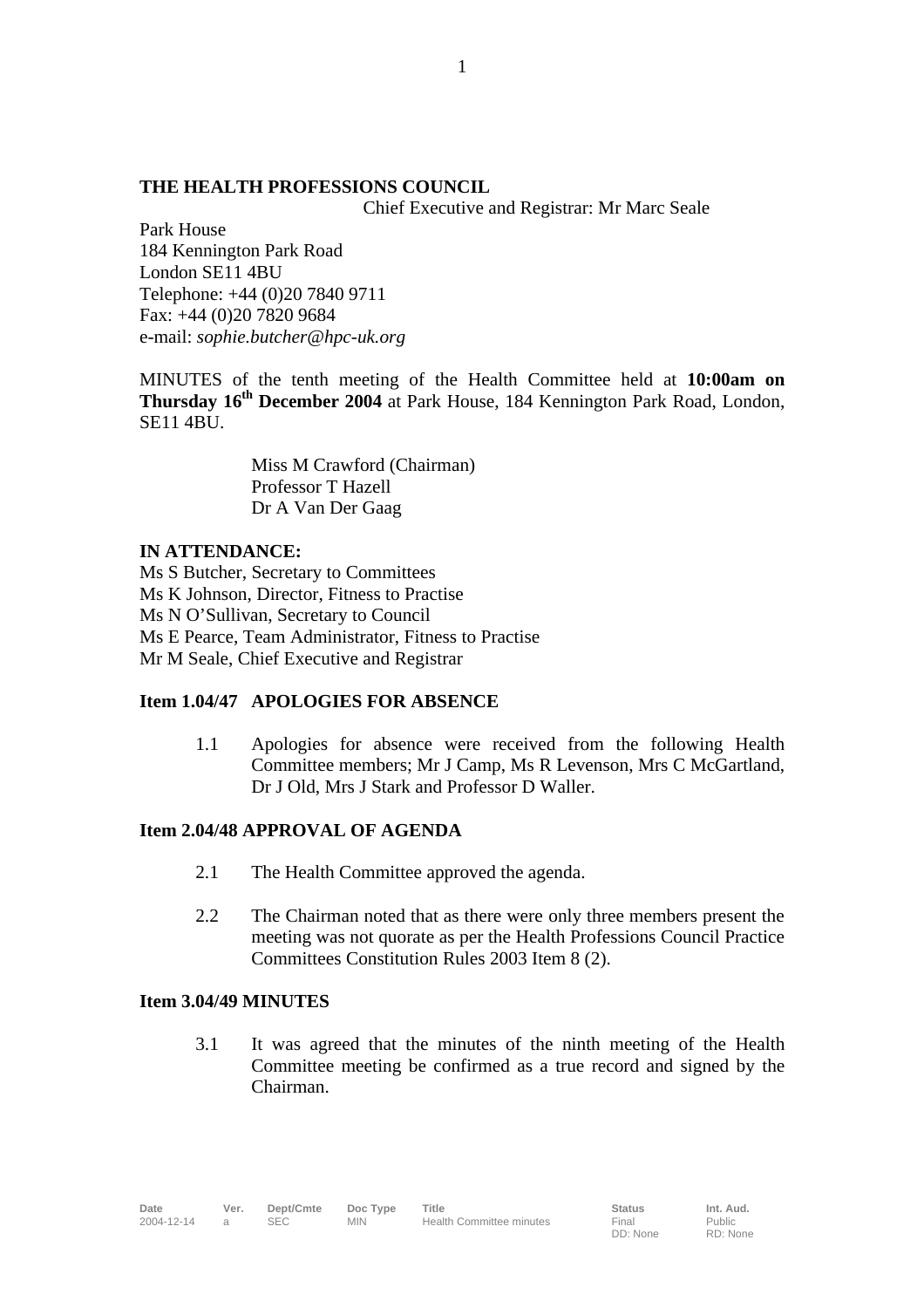#### **Item 4.04/50 MATTERS ARISING**

- 4.1 Item 5.1 Self-Notification
- 4.1.1 The Health Committee noted that the Investigating Committee had approved the self-referrals paper (subject to a few revisions) at its meeting on Thursday  $11<sup>th</sup>$  November 2004. The revised draft would be included on the Investigating Committee's next agenda on Thursday 10<sup>th</sup> February 2005 and any final amendments reported to the Education and Training Committee when it considered the document for ratification at its next meeting on Wednesday  $16<sup>th</sup>$  February 2005. It was confirmed that the paper would go to Council for note at its meeting in March 2005.
- 4.2 Item 5.3 Mediation
- 4.2.1 The Health Committee noted that a representative from the company; Alternative Dispute Resolution Group (ADR) had been invited to give an informal presentation to Council on Tuesday  $1<sup>st</sup>$  February 2005. This would take place on the morning of the Council's special meeting to discuss the structure of the register.
- 4.4.2 The Committee noted that the Health Professions Council had appointed ADR to assist with mediation in fitness to practise proceedings.
- 4.3 Item 5.4 Evaluation of Hearing Process
- 4.3.1 The Health Committee noted that the revised questionnaire, as devised by the Opinion Leader Research Company (OLR) regarding the evaluation of HPC fitness to practise hearings would be circulated in the new financial year.

#### **Item 5.04/51 CHAIRMAN'S REPORT**

- 5.1 The Health Committee received an oral report from the Chairman.
- 5.2 The Chairman reported that the first meeting of the Professional Liaison Group for Health, Disability and Registration was held on Friday 29<sup>th</sup> October 2004. The Committee noted that the meeting had been successful in developing a greater understanding of the wider context surrounding disability issues. The Chairman reported that as a result of that meeting it was agreed that rather than working as a group to issue specific disability advice it would be more useful to develop generic advice for prospective students, registrants and those medical practitioners that are asked to provide medical information as part of the registration process. It was felt that the use of case studies would be helpful in highlighting the need for an individual approach and not one specific disability. The Committee noted that the next meeting of the PLG would be held on Thursday  $24<sup>th</sup>$  February 2005 and awaited further feedback.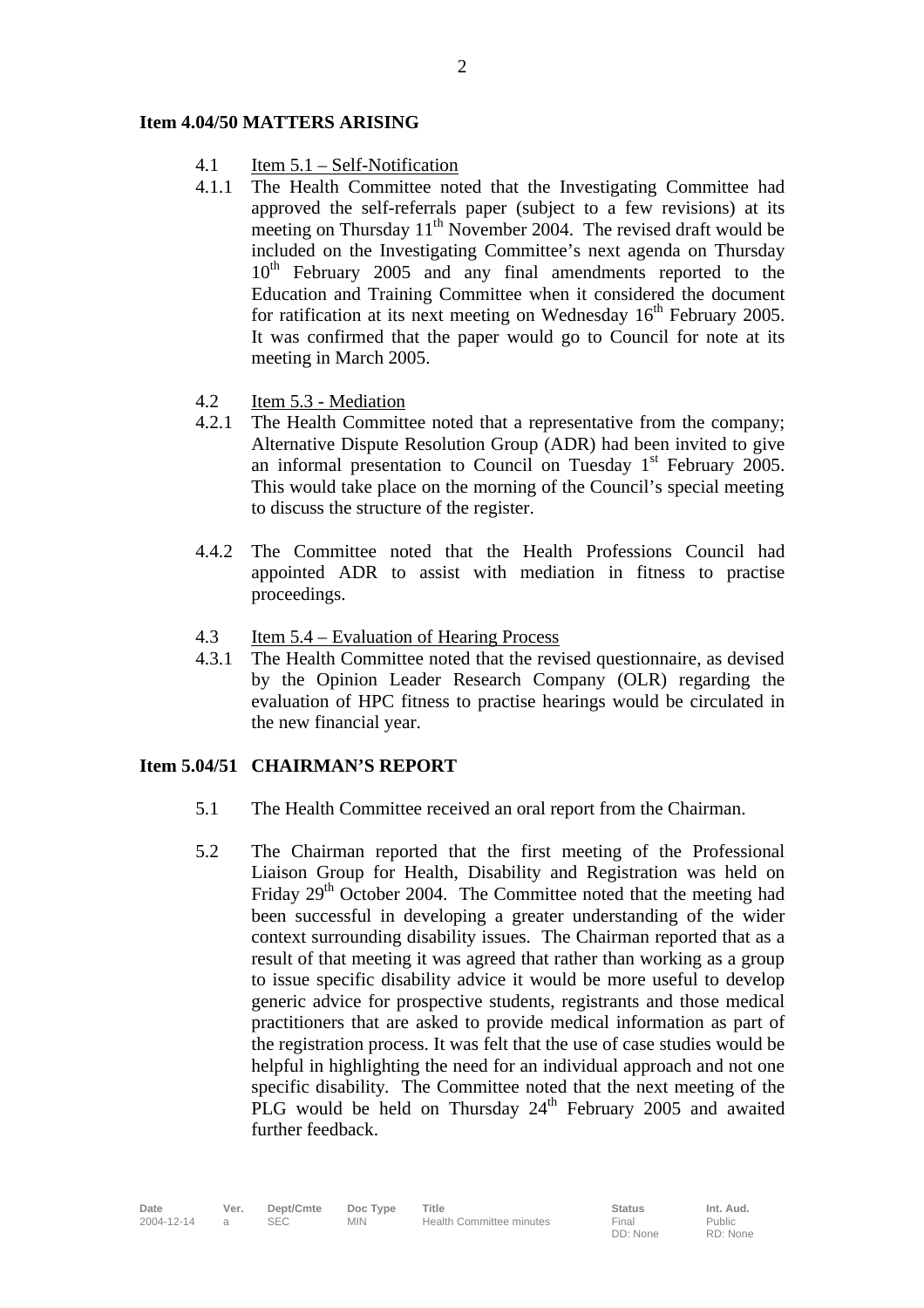#### **Item6.04/52 DIRECTOR OF FITNESS TO PRACTISE REPORT**

- 6.1 The Health Committee received the Director of Fitness to Practise Report.
- 6.2 The Health Committee noted that it had received the first case which was not well founded. The notice of decision and order would be made available to the Chairman. The identity of the registrant would be removed from this documentation. The Health Committee noted that part of the evidence received was based upon a psychiatric report. Upon consideration the registrant's ability to practise was not found to be impaired. The Health Committee considered that it would be helpful if independent psychiatric advice was sought as a matter of practice by HPC's solicitors Kingsley and Napley.

## **Action: KJ**

- 6.3 The Health Committee noted that the fitness to practise department would be planning to hold two weeks of registration appeals in April/May 2005. This was to deal with the  $200 + \text{cases}$  that had so far been received.
- 6.4 The Health Committee noted that Emma Pearce was recruited as Team Administrator on Monday  $25<sup>th</sup>$  October 2004 and that there were now 6 members of staff for the fitness to practise department.
- 6.5 The Health Committee noted that the next panel training session which had been planned for January would now take place as of the new financial year.
- 6.6 The Health Committee noted that following the Legal Assessor Review Day which was held on Wednesday 24<sup>th</sup> November 2004 a number of items had been identified to further aid panel members' in the hearing process. The Director of Fitness to Practise reported that the recommendations had resulted in the devision of a standardised introduction for legal assessors and a structured decision making checklist. Panels would also allow the legal assessor first sight of their final decision before returning to announce this decision.
- 6.7 The Health Committee noted that the Director of Fitness to Practise had now met with Hampshire Ambulance Service and was in the process of identifying points of contact for liaison regarding notification of convictions of employees to HPC. All NHS Trusts and police forces were in the process of being written to highlighting the usefulness of establishing such relationships and primarily encouraging similar systems to be set up forthwith so that convictions could be brought to the attention of the HPC as soon as possible.

| Date       | Ver.           | Dept/Cmte  | Doc Type   | Title                    | <b>Status</b> | Int. Aud.     |
|------------|----------------|------------|------------|--------------------------|---------------|---------------|
| 2004-12-14 | $\overline{a}$ | <b>SEC</b> | <b>MIN</b> | Health Committee minutes | Final         | <b>Public</b> |
|            |                |            |            |                          | DD: None      | RD: None      |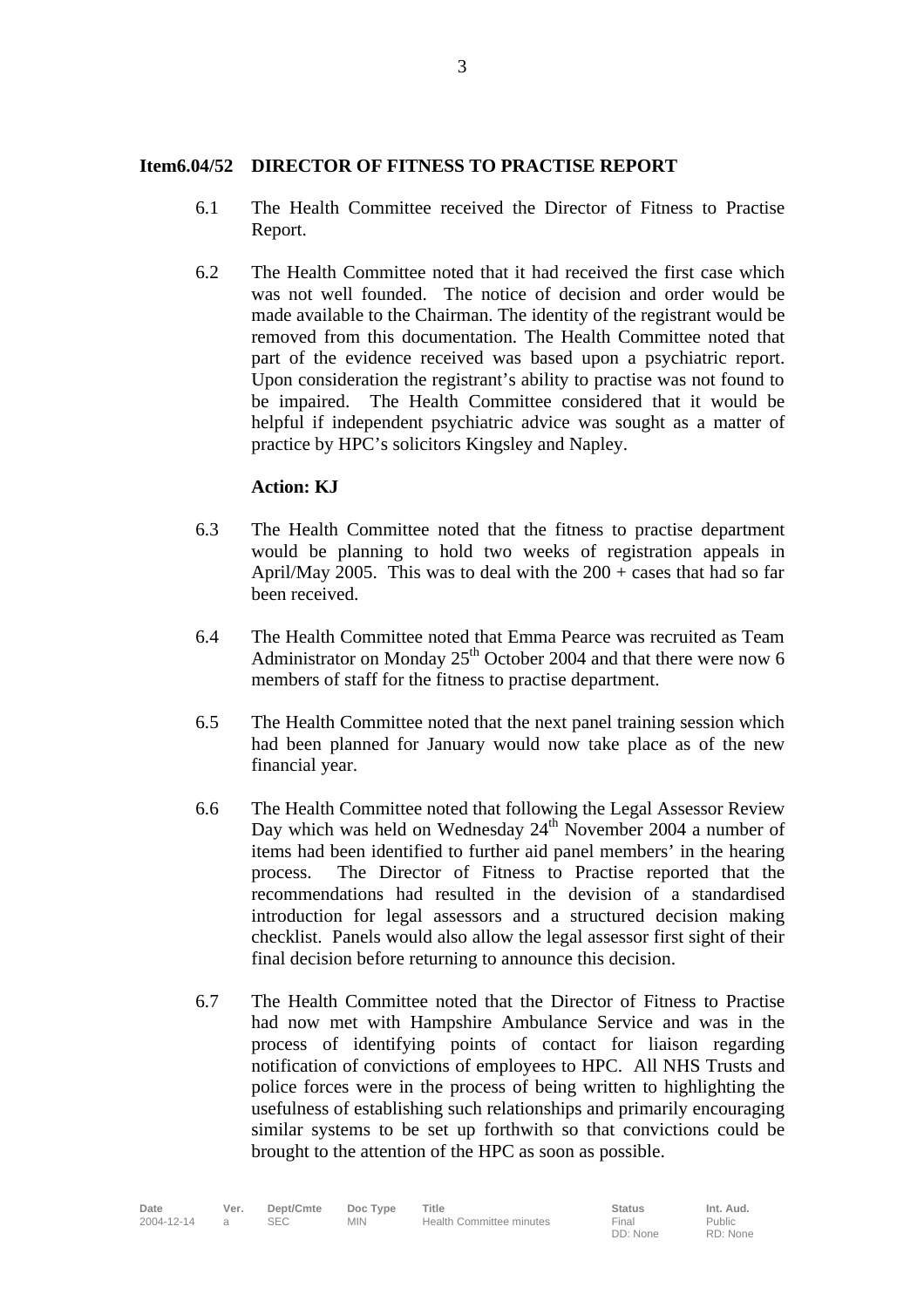6.8 The Health Committee noted that the practise note on restorations had now been completed and would be presented to all of the fitness to practise committees at their meetings as of the New Year. The Director of Fitness to Practise clarified that restoration to the register didn't yet affect the Health Committee as it had not yet struck off any registrants but this was noted as a useful document.

# **Action: KJ**

6.9 The Director of Fitness to Practise reported that the brochures explaining the FTP processes and the Witness Support Pack would be available as of the new financial year. The Health Committee noted that in the compilation of the new brochures it would be important to accommodate registrants with varying degrees of learning, reading and writing abilities so that the documentation was accessible to all. Dr Van Der Gaag expressed an interest in being involved in this process.

## **Action: KJ**

- 6.10 The Health Committee noted that the fifth report from the Shipman enquiry had been published on Thursday  $9<sup>th</sup>$  December 2004: *'Safeguarding Patients: Lessons from the past – proposals for the future'*. Chairman Dame Janet Smith DBE had made various recommendations for change based upon her findings regarding considering the handling of complaints and the raising of concern, GMC procedures and its proposals for revalidation of doctors. The Health Committee noted that many of the recommendations that had been outlined in the report were part of the procedures already employed by the HPC however a further review of procedures would be undertaken. It was anticipated that the number of cases put forward by employers was likely to increase. Cases would be considered by their appropriateness for the fitness to practise process.
- 6.11 The Chairman requested clarification on whether the percentage of allegations received was proportionate to the number of health professionals in each of the professions regulated. It was agreed that further statistics would be provided by the Director of Fitness to Practise at their next meeting.

## **Action: KJ**

6.12 The Chairman requested whether there was a rationale behind the fact that the number of allegations put forward by non-registrants increased in June/July 2004 and then decreased. The Health Committee discussed if there was a relationship between these figures and the times when HPC advertising campaigns had been run. The Chief Executive reported the need to be cautious when translating these figures into clear trends. Advertising campaigns traditionally would